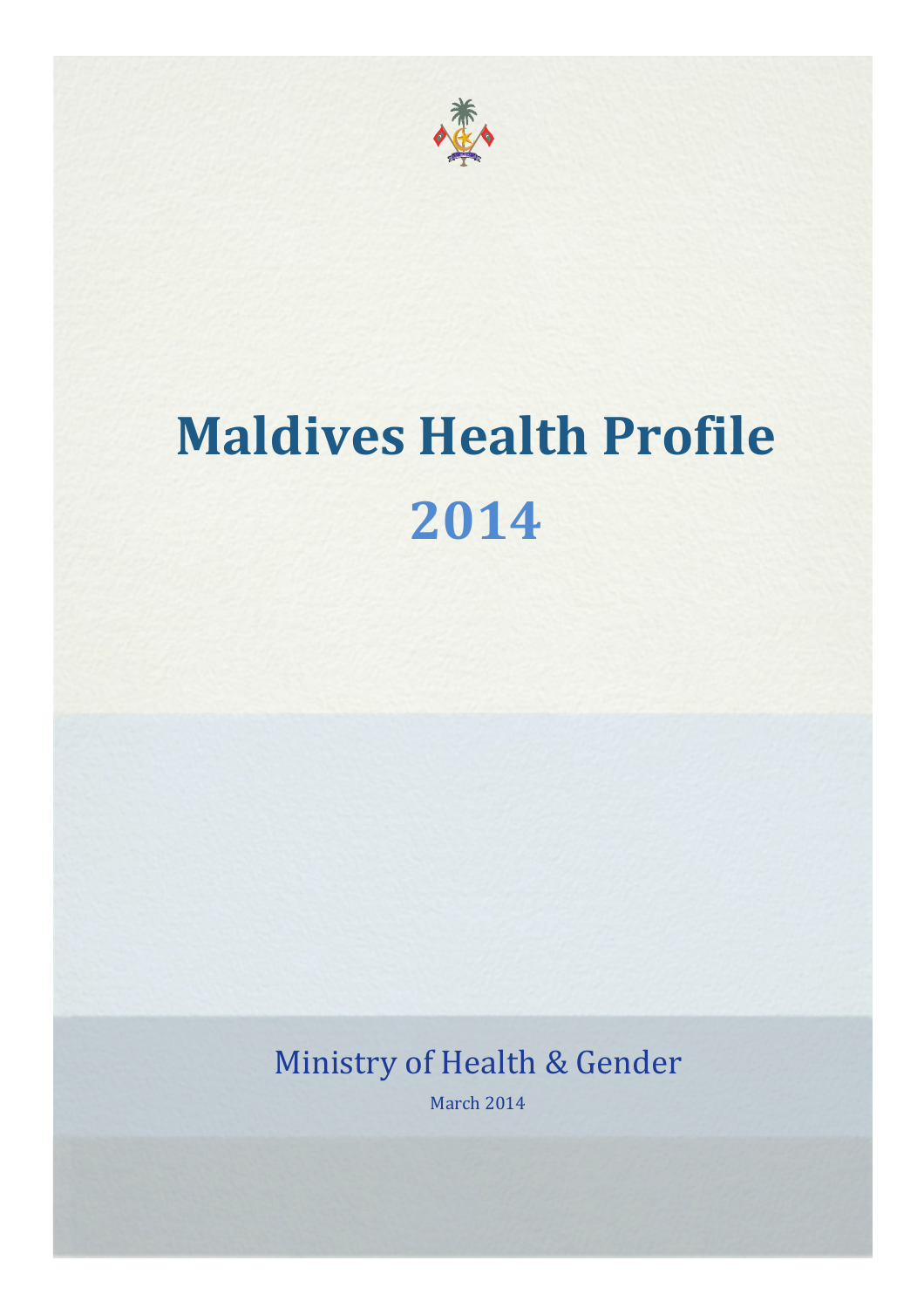# بسيانوانيم

# **CONTENTS**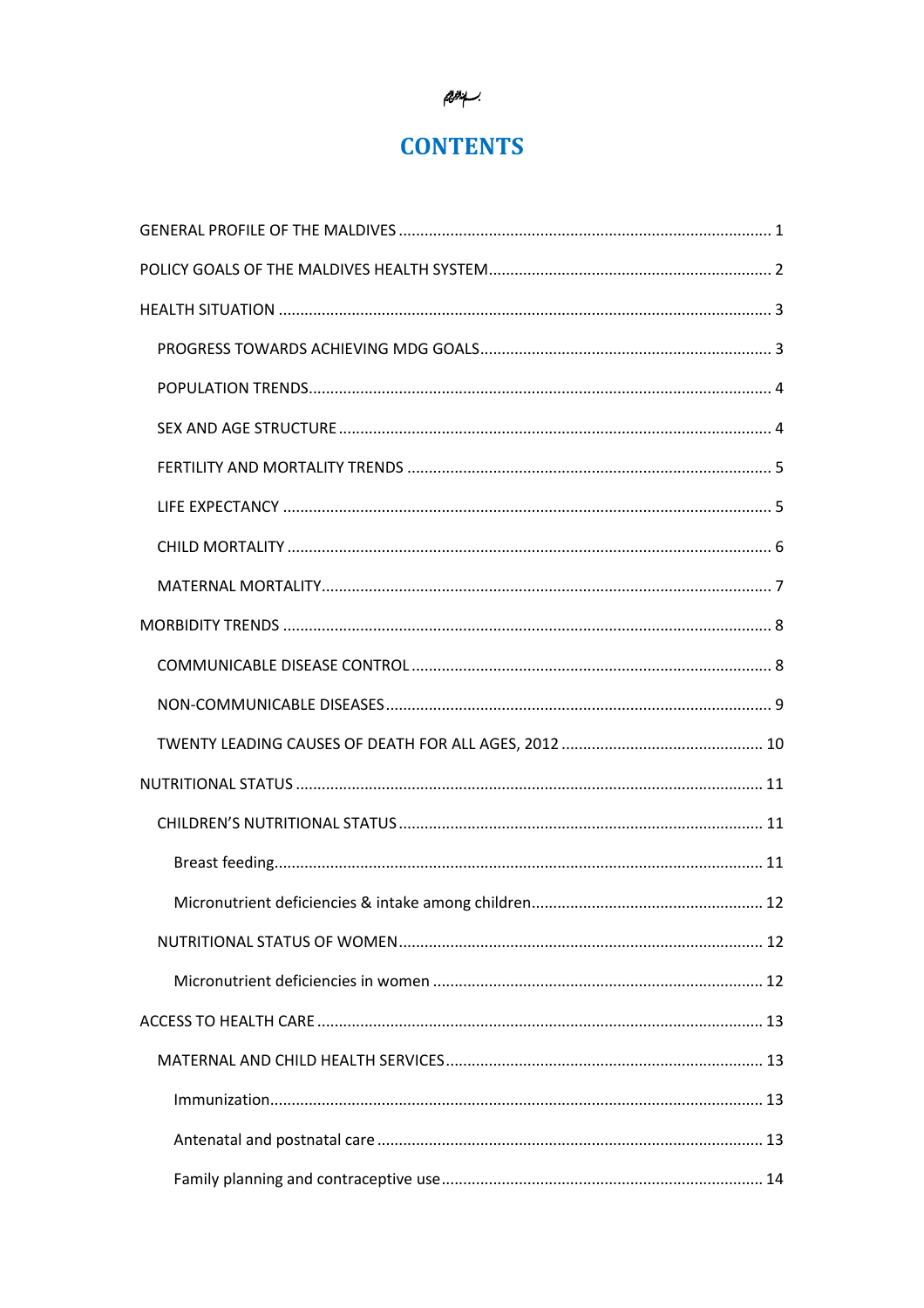| Distribution of medical personnel by locals and expatriates, 2010 18              |
|-----------------------------------------------------------------------------------|
|                                                                                   |
| Allocations and Expenditure of Government Budget on Health Sector, 2004 - 2013 19 |
| National Health Accounts - Health System Expenditure & Financing, 2011  19        |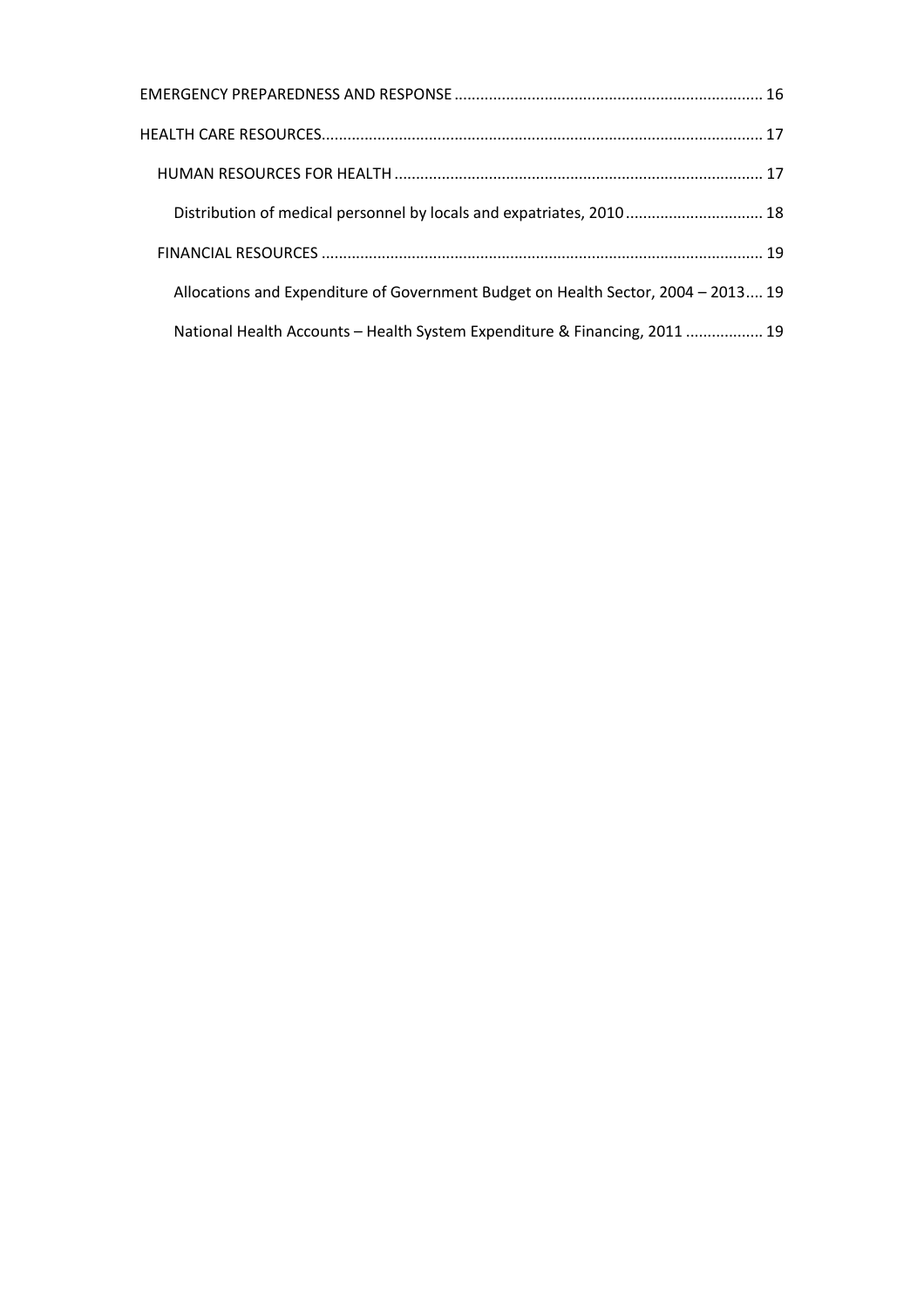# <span id="page-3-0"></span>**GENERAL PROFILE OF THE MALDIVES**

The Maldives is an archipelago in the Indian Ocean located 600 km south of Indian sub-continent. It consists of 1192 tiny coral islands that form a chain stretching 820 km in length and 120 km in width. These islands cover a geographical area approximating 90,000 square kilometers of which land area comprises of only 298 square kilometers. The islands form 26 natural clusters (atolls) which are administratively grouped into 20 administrative atolls.

Currently a total of 187 islands are officially inhabited. There is an ongoing population consolidation program for sustainable development, where islands with very small population living in islands with limited or no potential for further growth and development are relocated with full community support to larger islands with better infrastructure and facilities. In addition, there are 107(2014) islands designated as tourist resorts and around 14 islands used for industrial purposes.

The population of Maldives in 2014 was projected to be 341,848. The last census in 2006 recorded a total population of 298,968 (Census, 2006) with males and females representing 50.7% and 49.3% respectively. Maldivians are a homogenous population speaking one language (Dhivehi) and all are Sunni Muslims. A high rate of literacy in the Maldivian population is maintained for several years and currently stands to be about 98% among both men and women. Universal access to primary and secondary education is reached at every corner of the country.

Maldivian economy, though small in size is buoyant with a growth of 6-8% per annum over the past decade. The economy is highly dependent on the Tourism Industry which account for around 34% of the direct GDP and almost 75% when counting direct and indirect income - Tourism serves a stimulus to almost all other sectors of the economy such as transport, construction, trade, and financial services. Fishing, which is the second main industry, forms the only economic gain from exports. The country lacks land based natural and mineral resources which make all economic production highly dependent on imports, creating a heavy dependence on foreign exchange. Intensive agricultural production is limited because of the poor quality of soil (porous, deficient in nitrogen and potassium) and the limited availability of fresh water. Most of the staple foodstuffs, basic necessities and items for the tourism industry and the country's population are imported. Many of the aspects in the country's economy present a challenging situation of it being vulnerable to external shocks.

The health care delivery system of Maldives is organized into a four-tier referral system with the island level health facilities referring patients to higher level health facilities in the atolls, regions and to central level depending upon the need and service availability. The government is committed to improving the health services in the country and improving the accessibility of services at the very peripheral levels, which due to the dispersed nature of the population in very small islands exerts diseconomies of scale. Having experienced several fall backs of the divided and corporatized health care delivery initiated in the year 2009, several steps has been taken to bring back the health facilities under the leadership of Ministry of Health and Gender but managed in a decentralized system. To provide financial security and ensure better access to healthcare, all citizens of the Maldives are now covered by a universal health insurance scheme "Aasandha", fully financed by the government.

This booklet intends to give a brief overview of the current health situation in the country including access to services and health resources.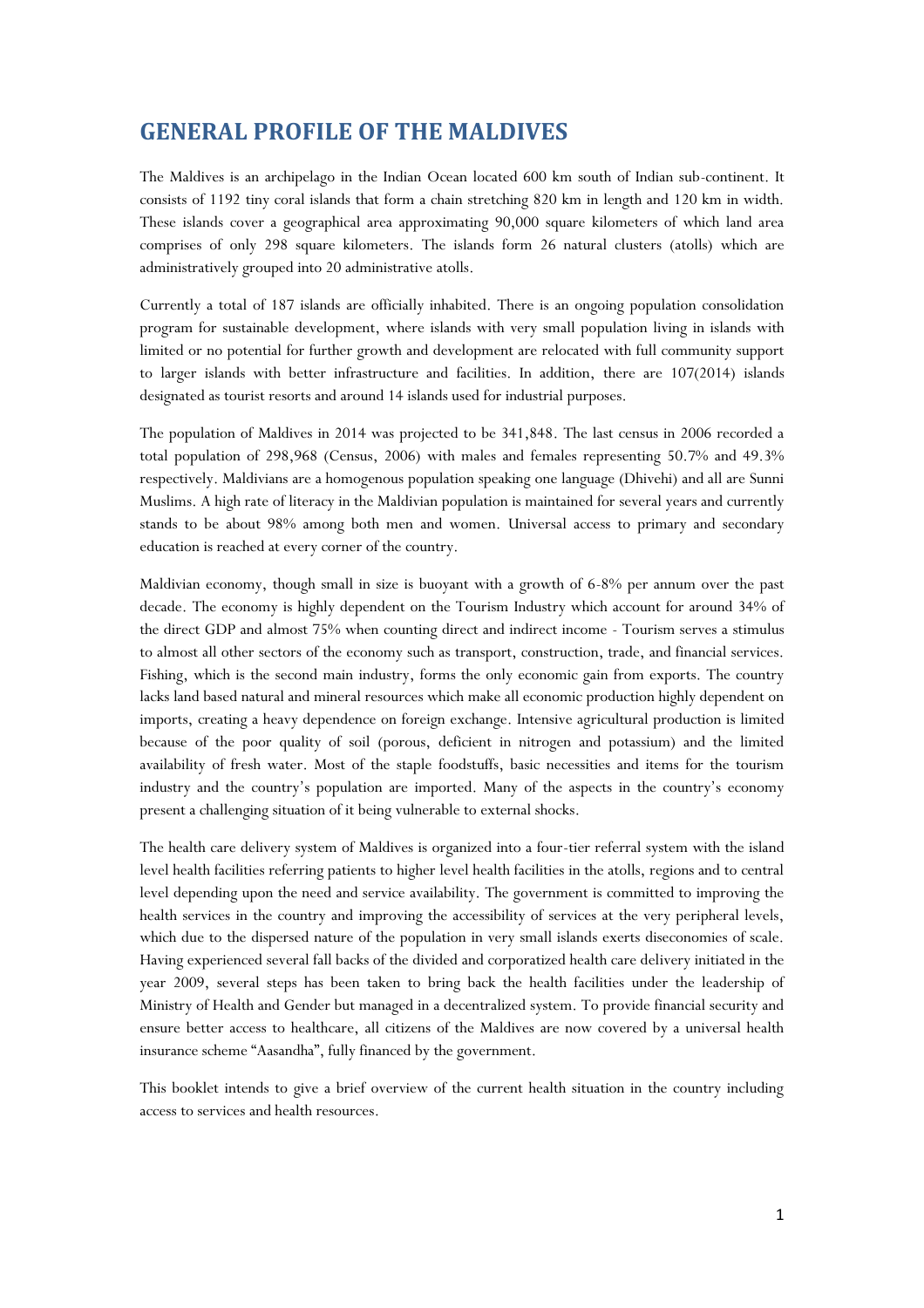# <span id="page-4-0"></span>**POLICY GOALS OF THE MALDIVES HEALTH SYSTEM**

- 1. To ensure people have appropriate knowledge and behaviours to protect and promote their health
- 2. To ensure safe and supportive environments are in place to promote and protect health and wellbeing of the people
- 3. To reduce burden of disease and disabilities and improve quality of life
- 4. To ensure all citizens have equitable access to comprehensive primary health care
- 5. To establish and enforce appropriate quality assurance and regulatory framework for patient and provider safety
- 6. To build public private partnerships in health
- 7. To build a competent and professional health workforce
- 8. To ensure health system is financed by a sustainable and fair mechanism
- 9. To enhance the response of health system in emergencies
- 10. To build a culture of evidence based decision making within the health system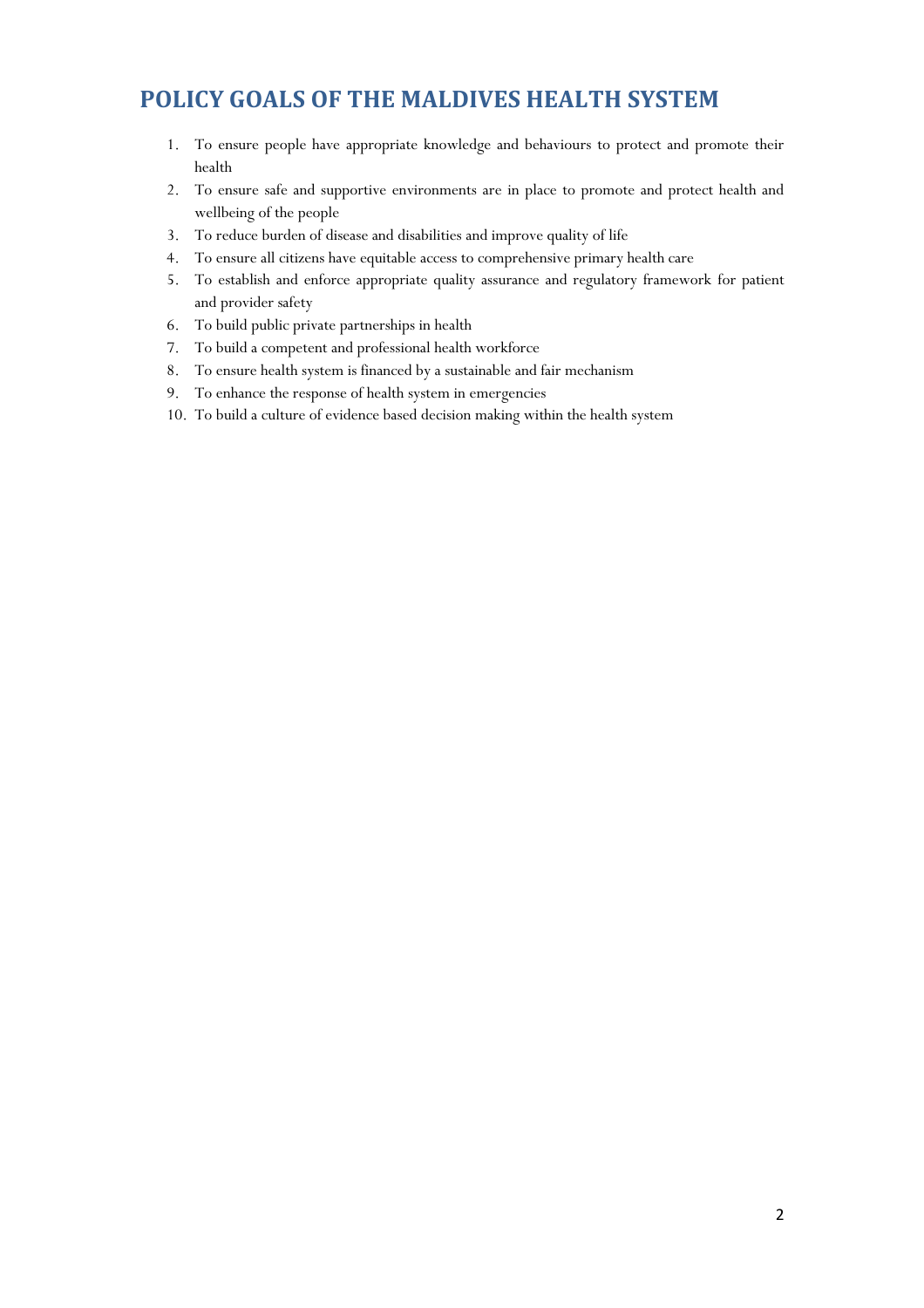# <span id="page-5-0"></span>**HEALTH SITUATION**

Noticeable improvements have been seen in reducing Infant Mortality Rates, Maternal Mortality Rates and increased life expectancy. On the disease front, most of the communicable diseases have been either eradicated or controlled. There have been no indigenous case of malaria since 1984 and vaccine preventable diseases have been controlled to such an extent that diseases like polio, neonatal tetanus, whooping cough and diphtheria are non-existent in the country. Leprosy and Filaria have reached to zero transmission levels and elimination targets. Tuberculosis and HIV prevalence have been maintained at very low levels. However, there is a potential public health threat due to the debilitating situation of drug abuse and the high risk behaviours of the key affected populations. Emerging zoonotic diseases with possible links to environmental and climate change causes significant morbidity in the community. Diseases such as dengue fever, seasonal influenza and diarrhoeal diseases have emerged as the major causes of morbidity among the different sections of the population

Increased and improved access to good quality healthcare based on primary health care approach, high priority on protective and promotional health, the high levels of literacy and improvements in the socio economic situation of the people have contributed to the achievements gained over the past few decades.

## <span id="page-5-1"></span>**PROGRESS TOWARDS ACHIEVING MDG GOALS**

| Goal 1 | Eradicate Extreme Poverty and Hunger         | Achieved with some setbacks             |
|--------|----------------------------------------------|-----------------------------------------|
| Goal 2 | Achieve Universal Primary Education          | Fully Achieved with continuous progress |
| Goal 3 | Promote Gender Equality and Empower Women    | On Track with some setbacks             |
| Goal 4 | Reduce Child Mortality                       | Fully Achieved with continuous progress |
| Goal 5 | Improve Maternal Health                      | Achieved with some setbacks             |
| Goal 6 | Combat HIV/AIDS, Malaria and Other Diseases  | Fully Achieved with continuous progress |
| Goal 7 | Ensure Environmental Sustainability          | On Track with some setbacks             |
| Goal 8 | Develop a Global Partnership for Development | On Track                                |

Source: DNP 2014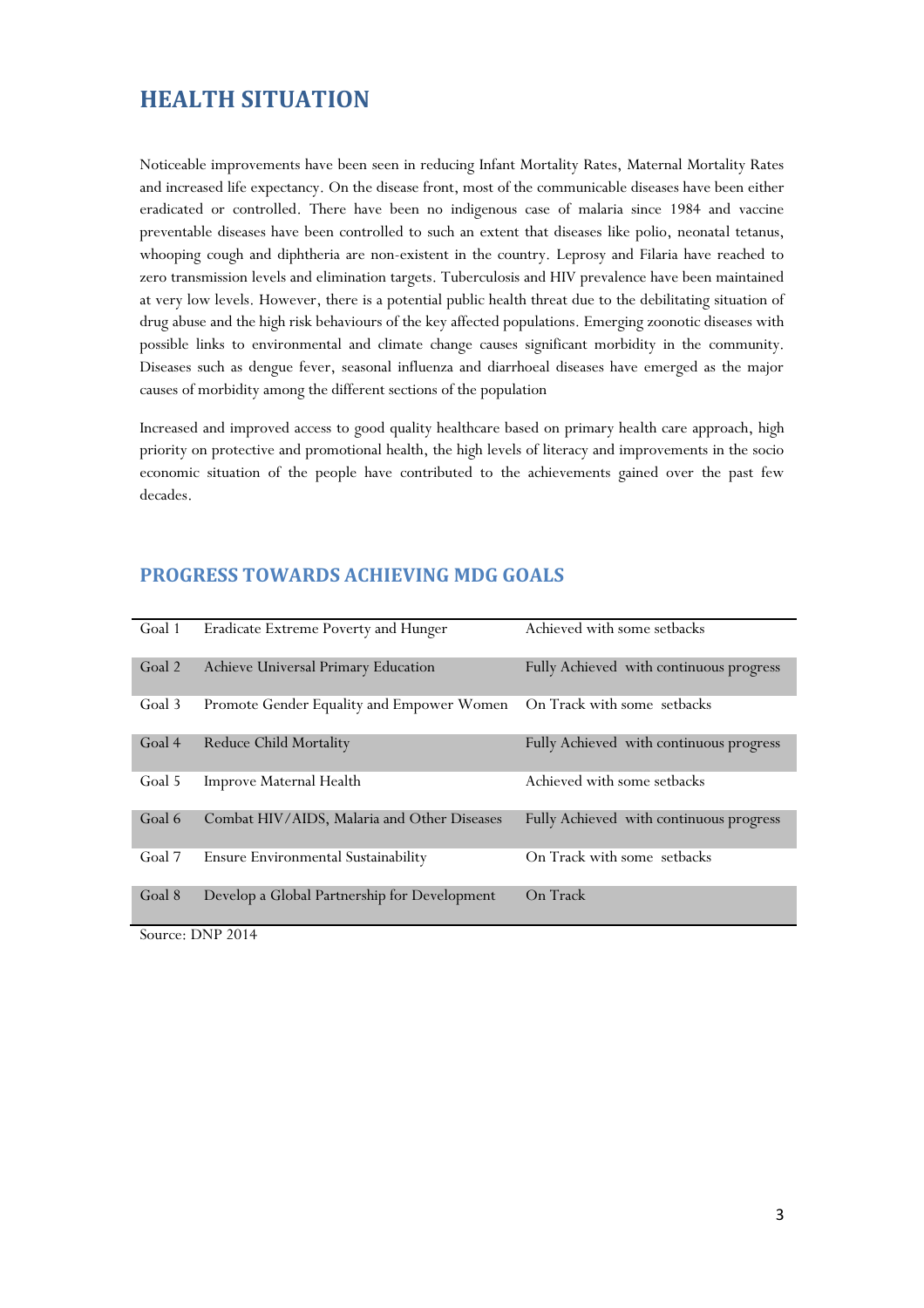## <span id="page-6-0"></span>**POPULATION TRENDS**

Since the early 1990s the population growth rate has shown steady decline. The Population and Housing Census of Maldives conducted in 2006 recorded the size of the population at 298,968 with average annual population growth rate at 1.69 percent (Ministry of Planning & National Development, 2006).

| $\mathbf{r}$          |         |         |         |         |
|-----------------------|---------|---------|---------|---------|
|                       | 1990    | 1995    | 2000    | 2006    |
| Population            | 213,215 | 244,814 | 270,101 | 298,968 |
| Numerical Increase    | 33,127  | 31,599  | 25,287  | 28,867  |
| Average Annual growth | 3.43    | 2.73    | 1.96    | 1.69    |

#### **Population trends, 1990 - 2006(Census years)**

Source: Analytical Report of Census 2006

## <span id="page-6-1"></span>**SEX AND AGE STRUCTURE**

The proportion of male and female population differed much in the early years which diminished with time. The proportion of the female population increased from 45% in 1911 to 49% in 2006. The disparity in the male female composition over time can be clearly seen from the presentations of the sex ratios.

The sex ratio recorded in 1911 was 119 males per 100 females. It ranged between 119 and 114 till the late 1960s. The sex ratio started to dramatically fall from then on. In 1985 it was at 108 and fell to 105 in the next 10-year period. Currently the sex ratio of the total population stands at 103. The lowering of the sex ratio clearly shows improvements in women's health over the years.

The general shape of the population pyramid indicates relatively young population with smaller proportion in the older age categories and larger proportion of the population in the less than 20 years of age categories. While 51% of the population is below the age of 25 years, 24% represent youth between the ages 18 and 24 years.



#### **Population Pyramids 2000, 2006**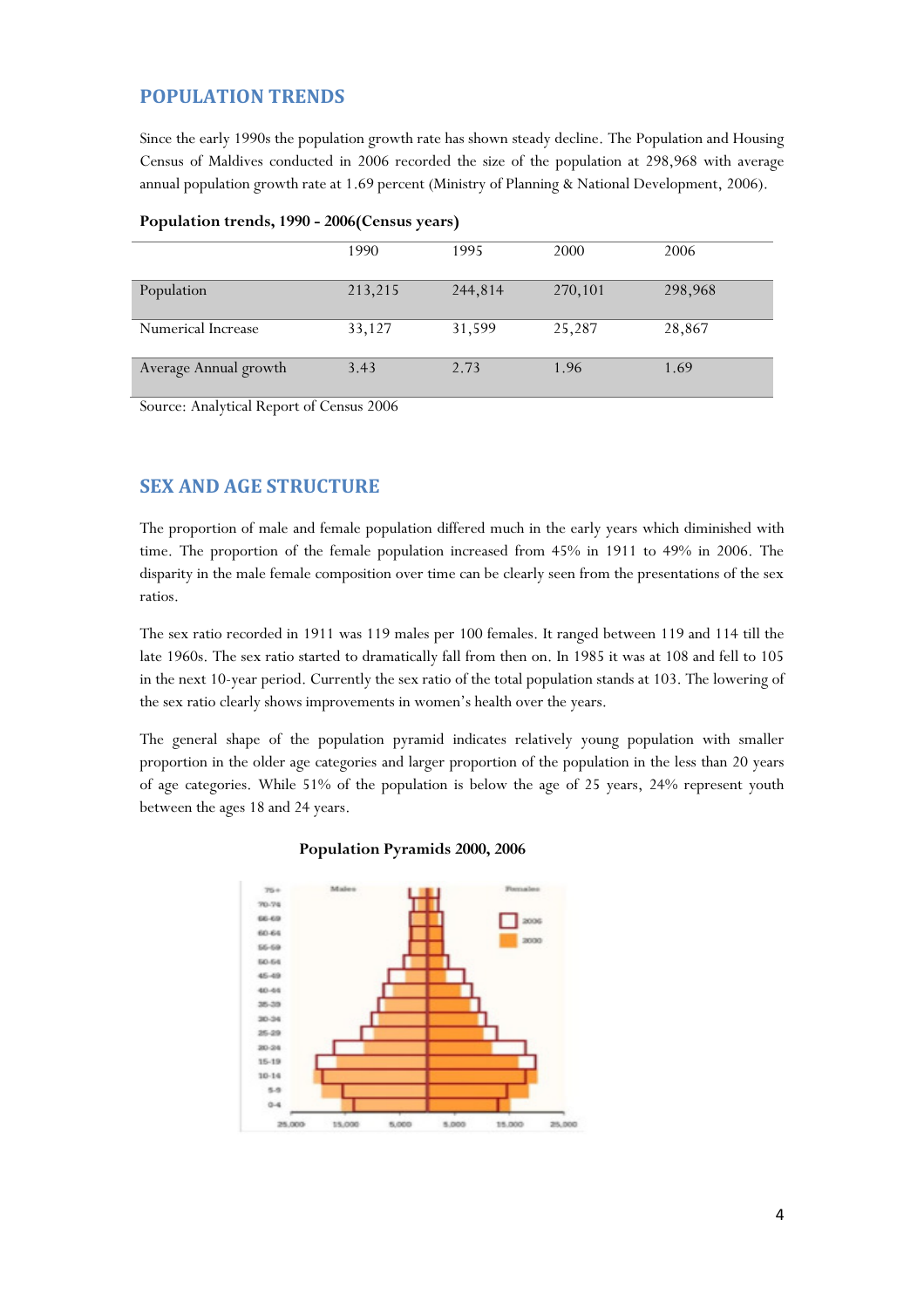## <span id="page-7-0"></span>**FERTILITY AND MORTALITY TRENDS**

The slow population growth is a reflection of the falling fertility rates. The total fertility rate (TFR) declined from a high of 6.4 children to 2.1 in 2006. Fertility decline was more prominent in the atolls (rural) population than in Male' (urban). As a consequence of the population cohort of the high fertility time reaching the reproductive age, increases in the crude birth rate has been seen in recent years. The patterns of age-specific fertility rates (ASFR) have shown increased age of child bearing. The ASFR peak at 20-24 years in the year 2000 increased to  $25 - 29$  years in 2006.

Crude Death Rate (CDR) over the years had shown a steady decline and it has stabilized between 4 and 3 per 1000 population during the years of the last decade or so. The CDR stands at 3 per 1000 population as of 2012. Significant falls in CDR was seen to be mainly associated with the fall in the infant and child mortality rates over the last two decades. Access to better health care and expansion of health services to the atoll populations and effective immunization programs played a major role in the fall of death rates

Trends in the age sex ratio of the deaths show that the disparity in deaths among males and females in the child population have been declining over the years while deaths among the older population groups were seen to be declining among women.

#### <span id="page-7-1"></span>**LIFE EXPECTANCY**

The life expectancy trends in the population show marked improvement which indicates improvement in the health status of the population. The life expectancy at birth has increased from 70.0 to 72.5 for males while it has increased from 70.1 to 74.1 for females from year 2000 to 2008 respectively. Several factors may have contribute to the increase in life expectancy such as improved accessibility to health care, improved diagnostic and other health services, and increased awareness within the population leading to increased healthcare seeking behavior and healthy lifestyles.

| Life expectancy at birth, 2000-2012 |      |        |  |  |  |  |  |
|-------------------------------------|------|--------|--|--|--|--|--|
| Year                                | Male | Female |  |  |  |  |  |
| 2000                                | 70.0 | 70.1   |  |  |  |  |  |
| 2001                                | 70.2 | 70.7   |  |  |  |  |  |
| 2002                                | 70.0 | 70.9   |  |  |  |  |  |
| 2003                                | 70.4 | 71.3   |  |  |  |  |  |
| 2004                                | 71.1 | 72.1   |  |  |  |  |  |
| 2005                                | 71.7 | 72.7   |  |  |  |  |  |
| 2006                                | 72.0 | 73.2   |  |  |  |  |  |
| 2007                                | 72.3 | 73.7   |  |  |  |  |  |
| 2008                                | 72.5 | 74.1   |  |  |  |  |  |
| 2009                                | 72.5 | 74.2   |  |  |  |  |  |
| 2010                                | 72.6 | 74.4   |  |  |  |  |  |
| 2011                                | 72.8 | 74.8   |  |  |  |  |  |
| 2012                                | 73.0 | 74.8   |  |  |  |  |  |

Source: DNP 2013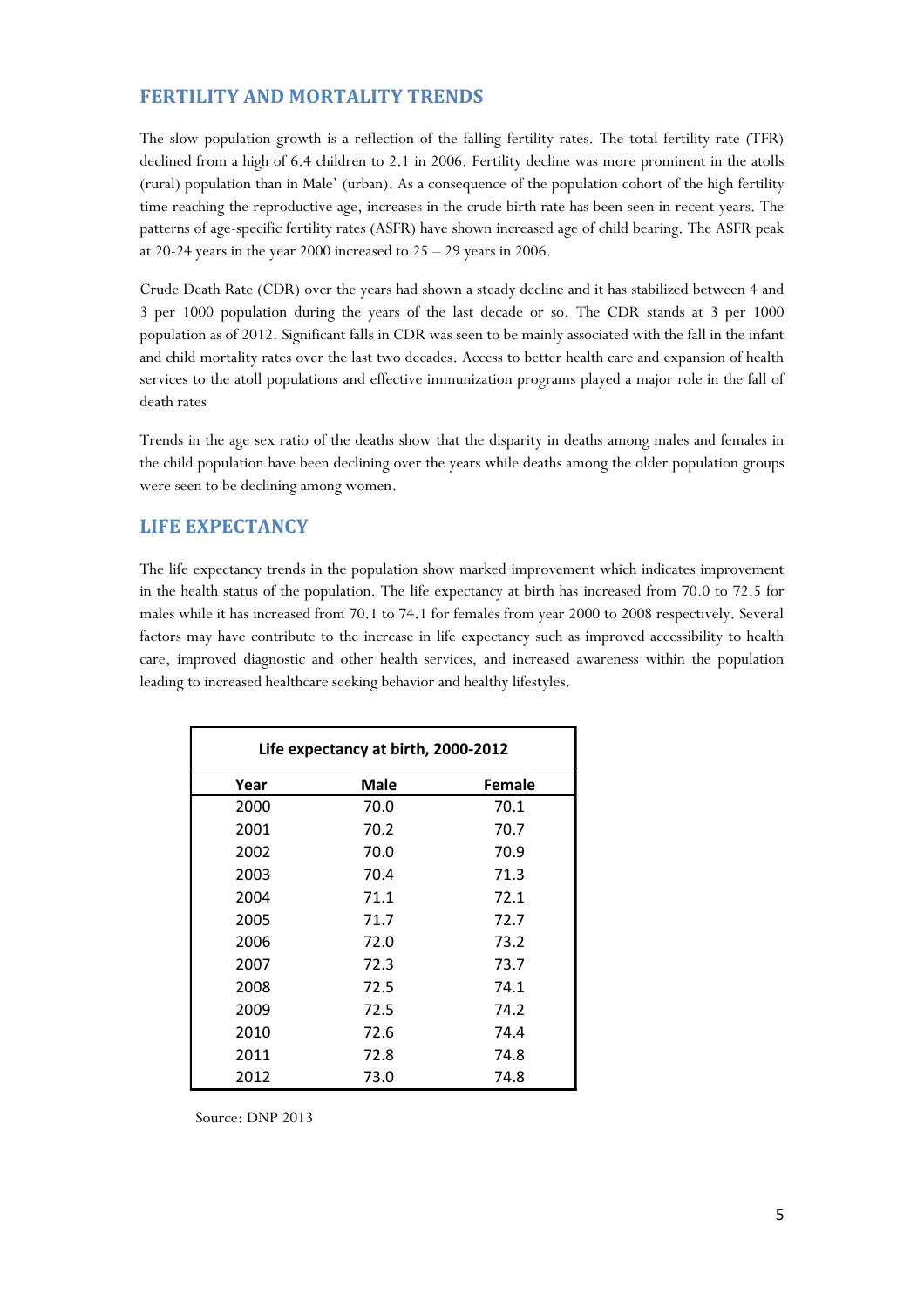## <span id="page-8-0"></span>**CHILD MORTALITY**

Maldives has made significant progression reducing child and infant mortality. The MDG target of reducing child mortality has already been achieved.

Under-Five Mortality Rate stood at 48 per 1000 live births in 1990 while IMR stood at 34 per 1000 live births. The MDG target for Maldives is to reduce Under Five Mortality to 16 per 1000 live births by the end of 2015. Infant and Child Mortality Rates fell steeply during the 1980s and 1990s. As of 2012, under 5 mortality rate is 11 per 1000 live births and infant mortality rate is 9 per 1000 live births.



Source: Vital Registration System 2013

A greater challenge for further reduction in infant mortality now lies with reducing neonatal death rate. In 2012, neonatal deaths accounted for 66% of infant deaths. More importantly in 2012, 75% of the neonatal deaths took place within the first week of life. It has to be noted that a good number of these are premature births and babies born with congenital anomalies including congenital heart defects and neural tube defects. Chances of survival of some of these premature infants may not be possible if an appropriate neonatal intensive care or resuscitation measures are not available in most of the health facilities. IV drug use among mothers is among one factor that attribute to preterm births and sepsis among neonates. The government is currently working on improving the neonatal care at the regional/atoll hospitals and health center with establishment of Neonatal Intensive Care Units and Neonatal Care facilities and training staff on providing these services. Level III NICU facilities have been established at the central referral hospital, IGMH, with additional services being provided.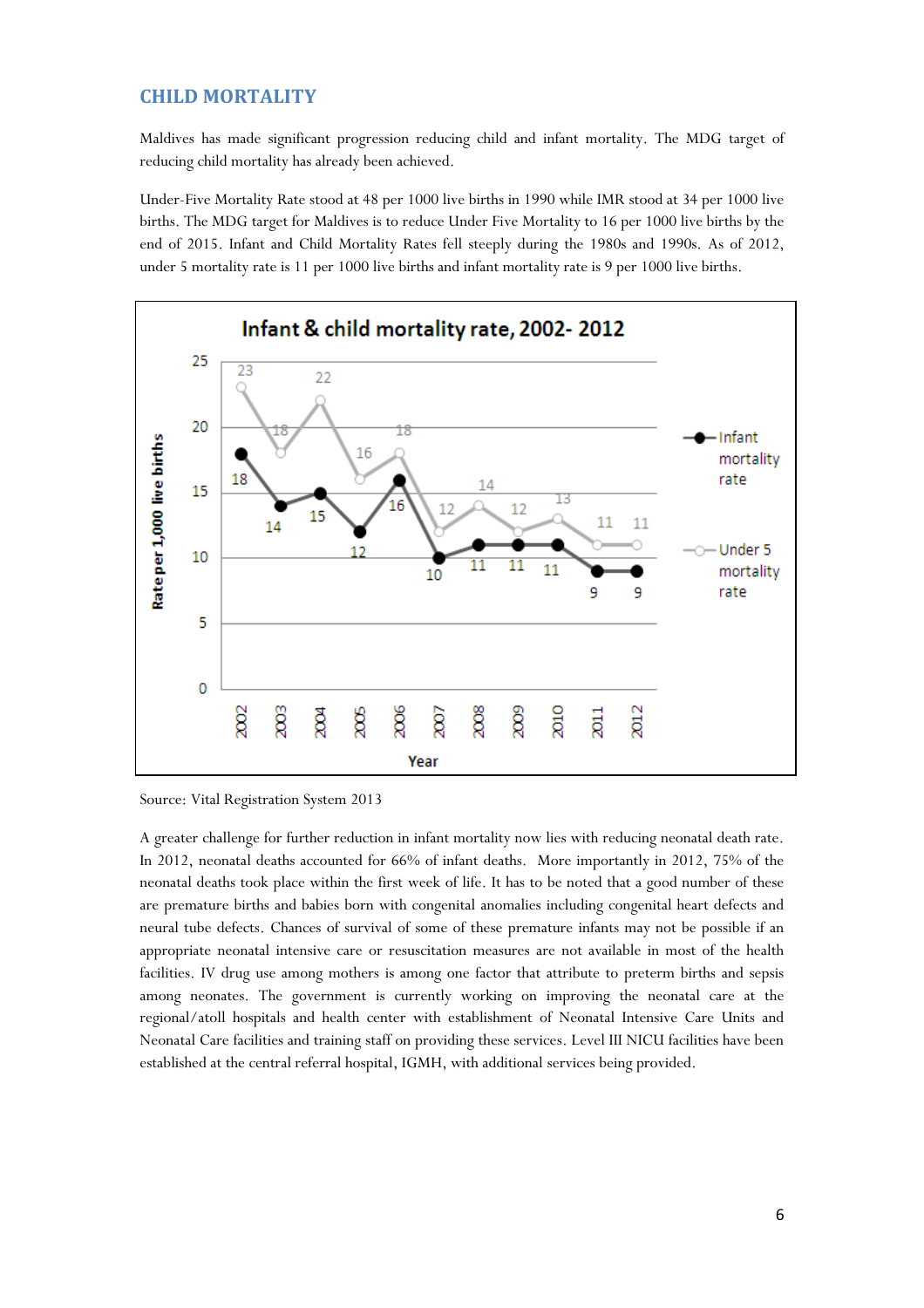### <span id="page-9-0"></span>**MATERNAL MORTALITY**

Improvements in maternal health are evident by the reduction in maternal mortality over the years. Though the rate of decline in maternal mortality was not as fast as that of the child mortality, maternal mortality ratio also steadily declined. In-depth review of maternal deaths was initiated in the year 1997 to identify and focus interventions in reducing maternal deaths. Emergency obstetric care (EmOC) at atoll level was strengthened. In order to provide comprehensive EmOC in all the atolls, the atoll level health centers were upgraded to Atoll Hospitals with comprehensive EmOC facilities. Institutional deliveries were encouraged and the phasing-out of the services of the traditional birth attendants with little or no training were seen to bring positive outcomes on reducing maternal mortality.



Source: Vital Registration System 2013

The MDG target of MMR to be reached by 2015 was 125 per 100,000 live births from the high rate of 500 per 100,000 live births in the year 1990.The Health Master Plan targeted MMR to fall to below 50 by 2015. MMR fell steadily since the beginning of the last decade. Although an increasing trend was seen from 2007 to 2010, the MMR has fallen to the lowest recorded rate of 13 per 100,000. It should be noted that fluctuations are prominent due to the small population of the Maldives leading to a smaller denominator in calculating the MMR.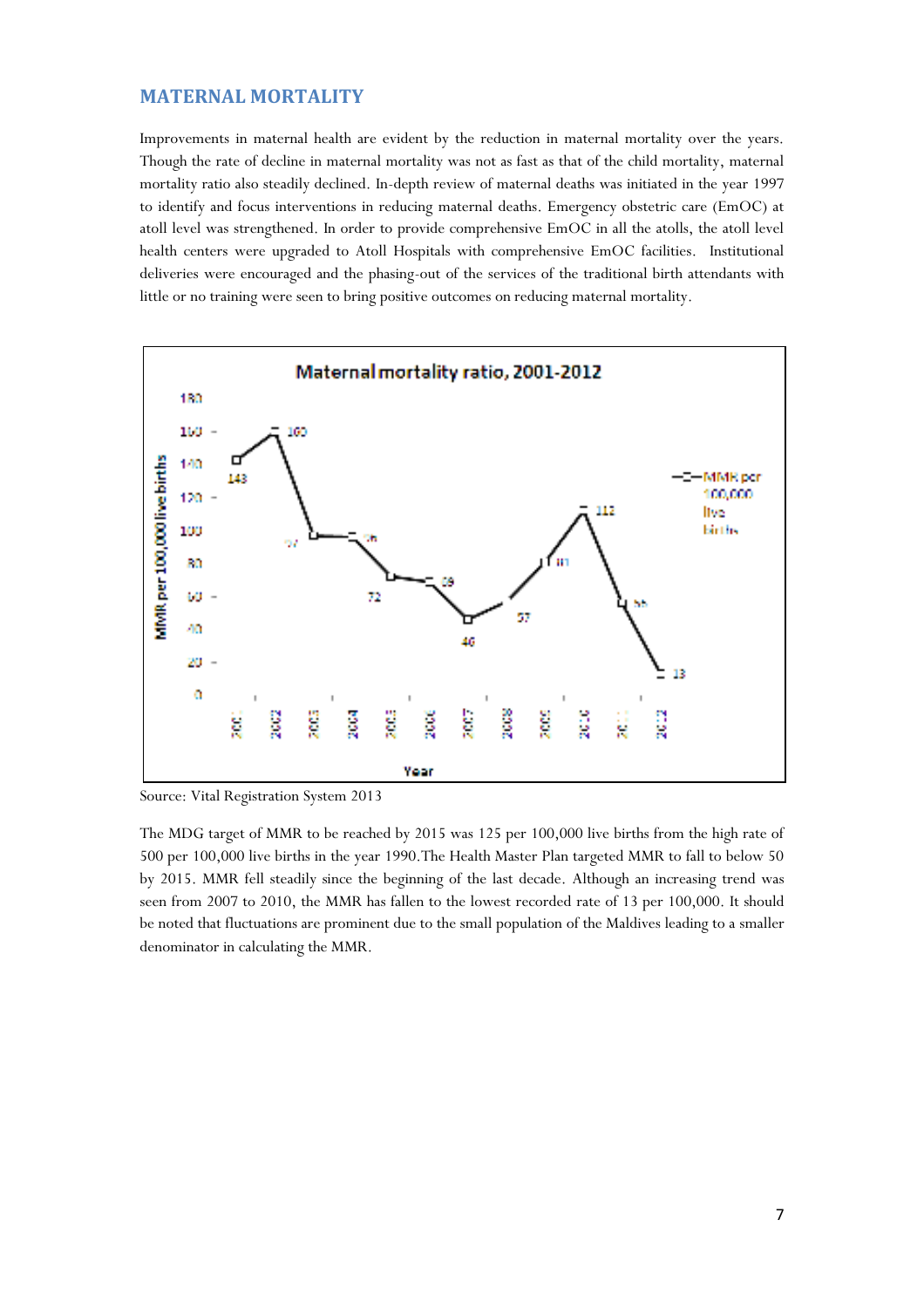# <span id="page-10-0"></span>**MORBIDITY TRENDS**

Maldives is in a status of epidemiological transition, moving from a high burden of communicable diseases towards an increasing burden of non-communicable diseases. We now face the challenge of controlling non-communicable diseases and addressing social determinants of health while also continuing to strengthen preparedness and control of emerging and re-emerging communicable diseases.

### <span id="page-10-1"></span>**COMMUNICABLE DISEASE CONTROL**

Notable achievements have been made in the control of many of the infectious diseases. The country is considered Malaria free as no indigenous cases of Malaria is seen since 1984.Vaccine preventable diseases have also been controlled to such an extent that diseases like polio, neonatal tetanus, whooping cough and diphtheria are non-existent. Filaria and Leprosy are progressing towards the regional elimination target. No new case of Filaria was detected during the past 3 years.

The progress towards achievement of the MDG goals in 2010 marked, fully achieved status for the MDG goal 6; combating HIV/AIDS, malaria and other diseases.

Dengue, diarrhoeal diseases, acute respiratory infections (ARI) continue to cause significant morbidity among children and adults. In 2012, ARI, viral fever and diarrhoeal diseases were the communicable diseases with the highest incidence, amounting to 4748, 2130 and 694 per 100,000 population respectively. Diseases such as scrub typhus and toxoplasmosis have also emerged and continue to be endemic.

Further improvements are still required in access to safe drinking water, improving sanitation and waste management.

|                         |                                    | 2012           | 2011           | 2010           |
|-------------------------|------------------------------------|----------------|----------------|----------------|
| 1                       | <b>Acute Respiratory Infection</b> | 156,009        | 113,834        | 92553          |
| $\overline{2}$          | <b>Viral Fever</b>                 | 69,974         | 70608          | 54718          |
| $\overline{\mathbf{3}}$ | Acute Gastro Enteritis / Diarrhoea | 22,796         | 18979          | 18509          |
| $\overline{\mathbf{4}}$ | *Dengue Fever                      | 1083           | 2909           | 920            |
| 5.                      | Conjunctivitis                     | 4224           | 2878           | 4606           |
| 6                       | Chickenpox                         | 1561           | 1186           | 864            |
| 7                       | Scrub Typhus                       | 55             | 91             | 61             |
| 8                       | Hand Foot and Mouth Disease        | 79             | 71             | 984            |
| 9                       | <b>Mumps</b>                       | 18             | 69             | 50             |
| 10                      | <b>Acute Flaccid Paralysis</b>     | $\overline{4}$ | $\overline{4}$ | $\overline{4}$ |
| 11                      | ***Tetanus                         | $\theta$       | 3              | 8              |
| 12                      | Rubella                            | $\theta$       | $\mathbf{1}$   | $\mathbf{1}$   |
| 13                      | Measles                            |                | $\Omega$       | 7              |
| 14                      | Whooping Cough                     | $\theta$       | $\theta$       | $\mathbf{1}$   |
| 15                      | Diphtheria                         | $\theta$       | $\theta$       | $\Omega$       |

#### **Annual number of notified Communicable disease cases from 2010-20122**

\*Dengue fever includes DHF (Dengue Hemorrhagic fever) and DSS (Dengue Sudden Shock Syndrome) \*\*\*Tetanus reported among adults only

Source: Health Protection Agency 2013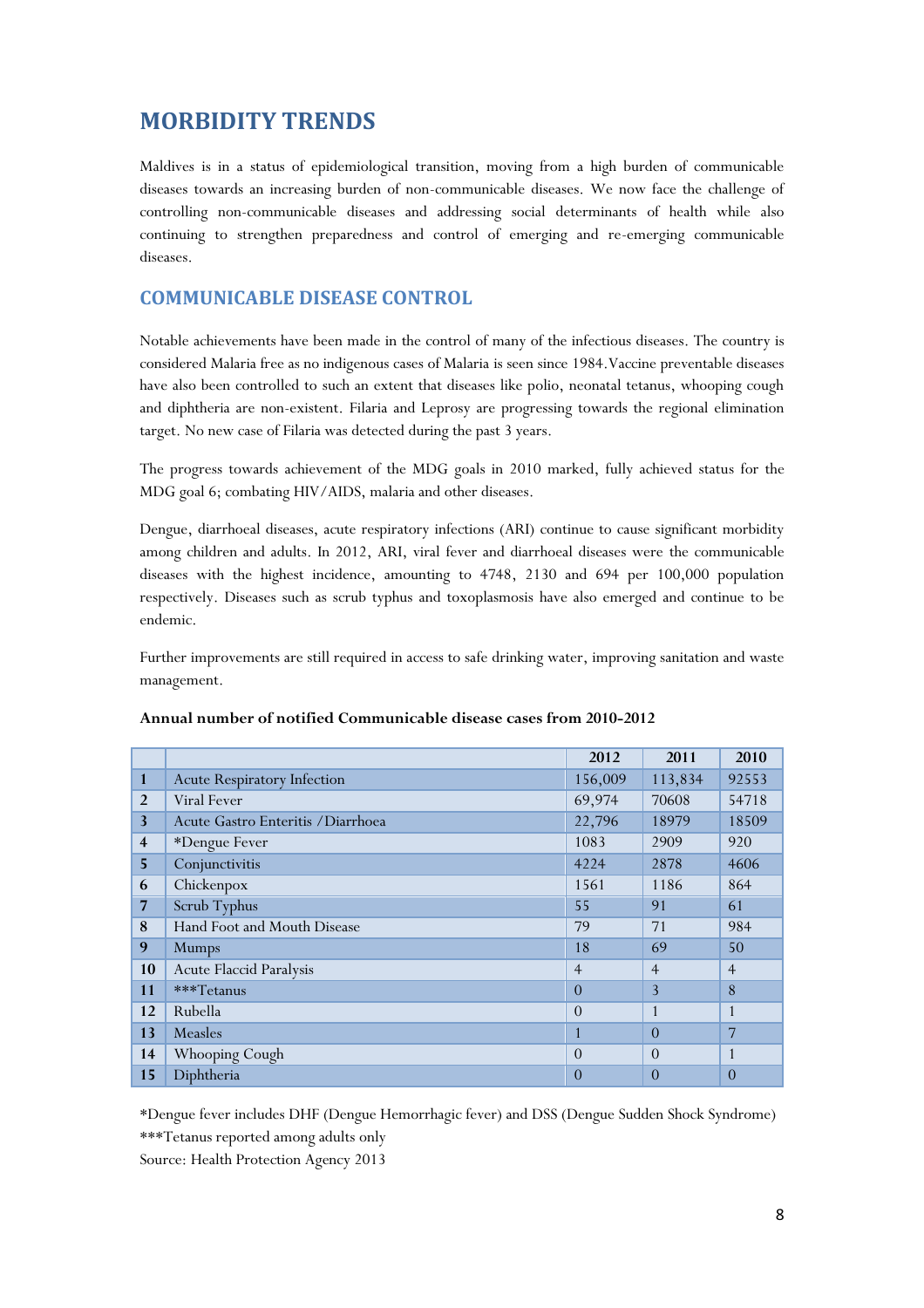Tuberculosis though of low prevalence, continues to persist and has a high risk of increasing transmission in Maldives due to overcrowding and poor housing conditions in Male', prevalence among drug user population and the increasing migrant population from high prevalent countries. MDR-TB is also emerging in the country and stigma towards tuberculosis is still very high. These pose significant challenges in controlling TB.

The prevalence of HIV is low. The 2008 behavioral and biological survey (BBS) of key affected populations has shown that risk of HIV and STIs are significant due to the practice of unsafe and harmful practices such as unprotected sex, commercial sex work, MSM and needle sharing among injecting drug users. These evidences show the increased risk of HIV spread in the country. Hepatitis B is also a significant disease that has high risk of transmission, particularly among adults. While infants are vaccinated under the routine EPI and safe blood practices are maintained, surveillance needs to be strengthened, and Maldives needs to develop a comprehensive strategy for prevention and control of Hepatitis B, with a particular emphasis on women of reproductive age.

#### <span id="page-11-0"></span>**NON-COMMUNICABLE DISEASES**

With the emerging lifestyle changes associated with development; chronic non-communicable diseases have emerged as the main cause of morbidity and mortality in the country. Cardiovascular diseases, chronic respiratory diseases, accidents and injuries and cancers are the leading causes of death in the country. In terms of the number of lives lost due to ill-health, disability, and early death (DALYs), NCDs (inclusive of injuries) account for 78% of the total disease burden. Only 22% of the DALYs come from communicable diseases, maternal and child health, and nutrition issues all combined (NCD policy brief 2011, Maldives).

The NCD risk factor survey conducted in Male' in 2004 found that smoking which is a major leading cause of NCD, is among the highest in South Asia, with a prevalence of 45% among males and 12% among females. Obesity is also found to be high particularly among women – 17% of females compared to 9% of males are obese. The results of the survey shows approximately 50% of the women 35 years and above are overweight and/or obese.

Prevention of NCDs is given a high priority by the government. The Health Master Plan 2006 -2015 focuses on prevention of CVDs, diabetes, renal diseases, COPD and selected cancers.

Thalassaemia is also an area of concern with a national prevalence of 20% as evident from research conducted by a local NGO, Society for Health Education. The growing number of end stage renal diseases has also emerged as a major health concern of the population. Added to these physical disease conditions is the issue of mental health and psychosocial wellbeing which have not been in the limelight till very recently, thus needing a high focus and investment.

The Ministry of Health & Gender is working towards strengthening of the provision of health services for early detection and treatment of non-communicable diseases. Addressing the social determinants of lifestyle diseases to achieve and sustain positive changes for better health is also an important area. Implementation of the Tobacco Control Act is a major achievement in this area. However more work is required to strengthen this area, in legislature as well as health promotion.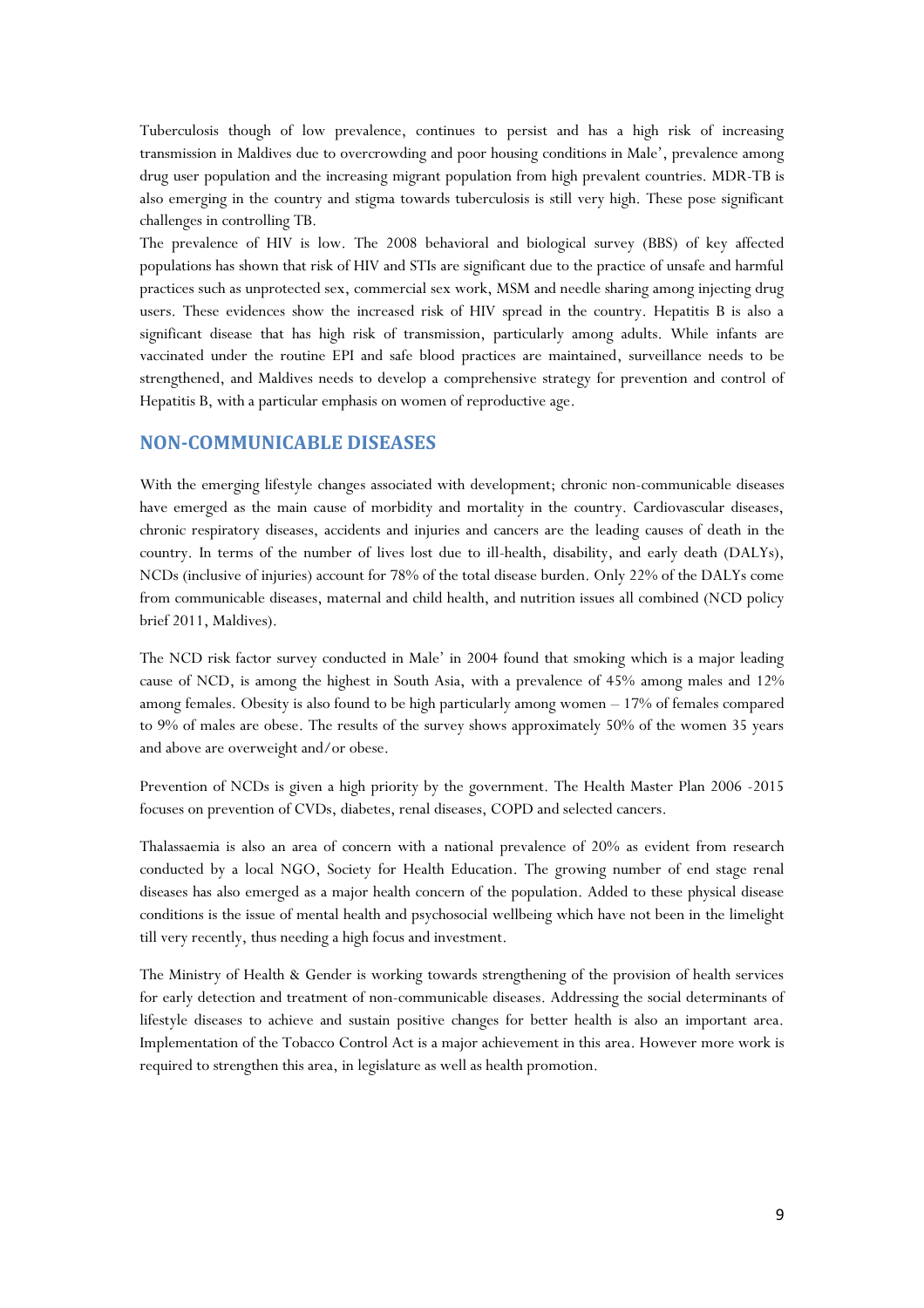| <b>ICD</b>                       | <b>CAUSE</b>                                                                 | <b>MALE</b> | <b>FEMALE</b>  | <b>TOTAL</b> |
|----------------------------------|------------------------------------------------------------------------------|-------------|----------------|--------------|
| $I30 - I52$                      | Other forms of heart disease                                                 | 80          | 68             | 148          |
| R95-R99                          | Ill-defined and unknown causes of mortality                                  | 73          | 42             | 115          |
| $I60 - I69$                      | Cerebrovascular diseases                                                     | 74          | 37             | 111          |
| $I20 - I25$                      | Ischaemic heart diseases                                                     | 70          | 28             | 98           |
| $I10 - I15$                      | Hypertensive diseases                                                        | 44          | 41             | 85           |
| $J40-J47$                        | Chronic lower respiratory diseases                                           | 30          | 27             | 57           |
| E10-E14                          | Diabetes mellitus                                                            | 19          | 20             | 39           |
| A30-A49                          | Other bacterial diseases                                                     | 17          | 17             | 34           |
| R50-R69                          | General symptoms and signs                                                   | 15          | 15             | 30           |
| $J95 - J99$                      | Other diseases of the respiratory system                                     | 19          | 8              | 27           |
| N17-N19                          | Renal failure                                                                | 14          | 9              | 23           |
| <b>R00-R09</b>                   | Symptoms and signs involving the circulatory and respiratory systems         | 10          | 10             | 20           |
| $C15-C26$                        | Malignant neoplasms of digestive organs                                      | 12          | 6              | 18           |
| W65-W74                          | Accidental drowning and submersion                                           | 13          | $\overline{4}$ | 17           |
| C30-C39                          | Malignant neoplasms of respiratory and intrathoracic organs                  | 10          | 6              | 16           |
| $J60 - J70$                      | Lung diseases due to external agents                                         | 7           | 8              | 15           |
| $J80 - J84$                      | Other respiratory diseases principally affecting the interstitium            | 8           | 7              | 15           |
| K70-K77                          | Diseases of liver                                                            | 10          | 5              | 15           |
| E70-E90                          | Metabolic disorders                                                          | 7           | 7              | 14           |
| P <sub>20</sub> -P <sub>29</sub> | Respiratory and cardiovascular disorders specific to the perinatal<br>period | 9           | $\overline{4}$ | 13           |

# <span id="page-12-0"></span>**TWENTY LEADING CAUSES OF DEATH FOR ALL AGES, 2012**

Source: Vital Registration System 2014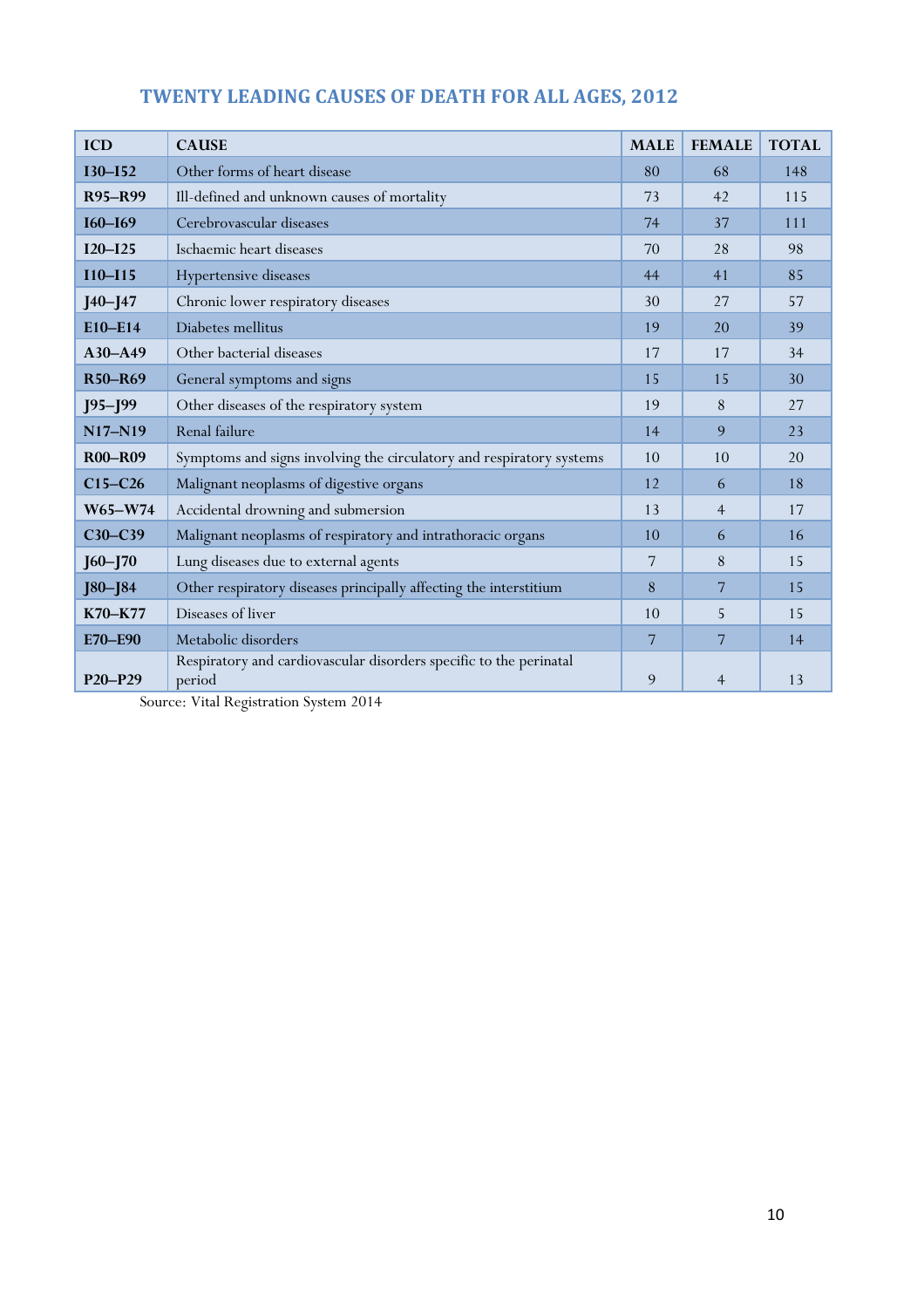# <span id="page-13-0"></span>**NUTRITIONAL STATUS**

## <span id="page-13-1"></span>**CHILDREN'S NUTRITIONAL STATUS**

Despite improvements in many areas of health, malnutrition among children continues to be an area of public health concern. However, there are improvements and gains on nutrition as well. Past studies have shown that percentage of children under 5years who are underweight has gradually declined from 43% in 1996 to 17.3% in 2009. Similarly, stunting declined from 30% in 1996 to 18.9 % in 2009; wasting declined from 17% in 1996 to 10.6 % in 2009.

| Percentage children under 5 with undernutrition |                                          |    |    |  |  |  |  |  |
|-------------------------------------------------|------------------------------------------|----|----|--|--|--|--|--|
| Indicator                                       | Year / Source                            |    |    |  |  |  |  |  |
|                                                 | 1996/MICS I<br>2001/MICS II<br>2009/MDHS |    |    |  |  |  |  |  |
|                                                 | 30                                       | 25 | 19 |  |  |  |  |  |
| Stunting<br>Wasting                             | 17                                       | 13 | 11 |  |  |  |  |  |
| Underweight                                     | 43                                       | จก | 17 |  |  |  |  |  |

#### <span id="page-13-2"></span>**Breast feeding**

Early breastfeeding is important for an infant's health and growth. Early breastfeeding provides a newborn with colostrum which is a key supplement for the infant's immune system. In Maldives 64% of newborns are breastfed within the first hour of life and 92% of newborns within the first day (MDHS, 2009). However, 12% of the newborns are given food or liquids other than breast milk (prelacteal feeds).

Children who are exclusively breastfed up to 6 months of age found to be 48% in 2009. In 2001 (MICS, 2001) this proportion was only 10%. Promotion of exclusive breastfeeding through the baby friendly hospital initiative and awareness created in the area has resulted in this improvement. Looking at the breastfeeding patterns, the data shows that most mothers breastfeed exclusively up the age of 4 months, after which the proportion of exclusively breastfed babies fall. It is envisaged that stronger incentives and increased flexibility for working mothers will improve this situation.



Source: MDHS 2009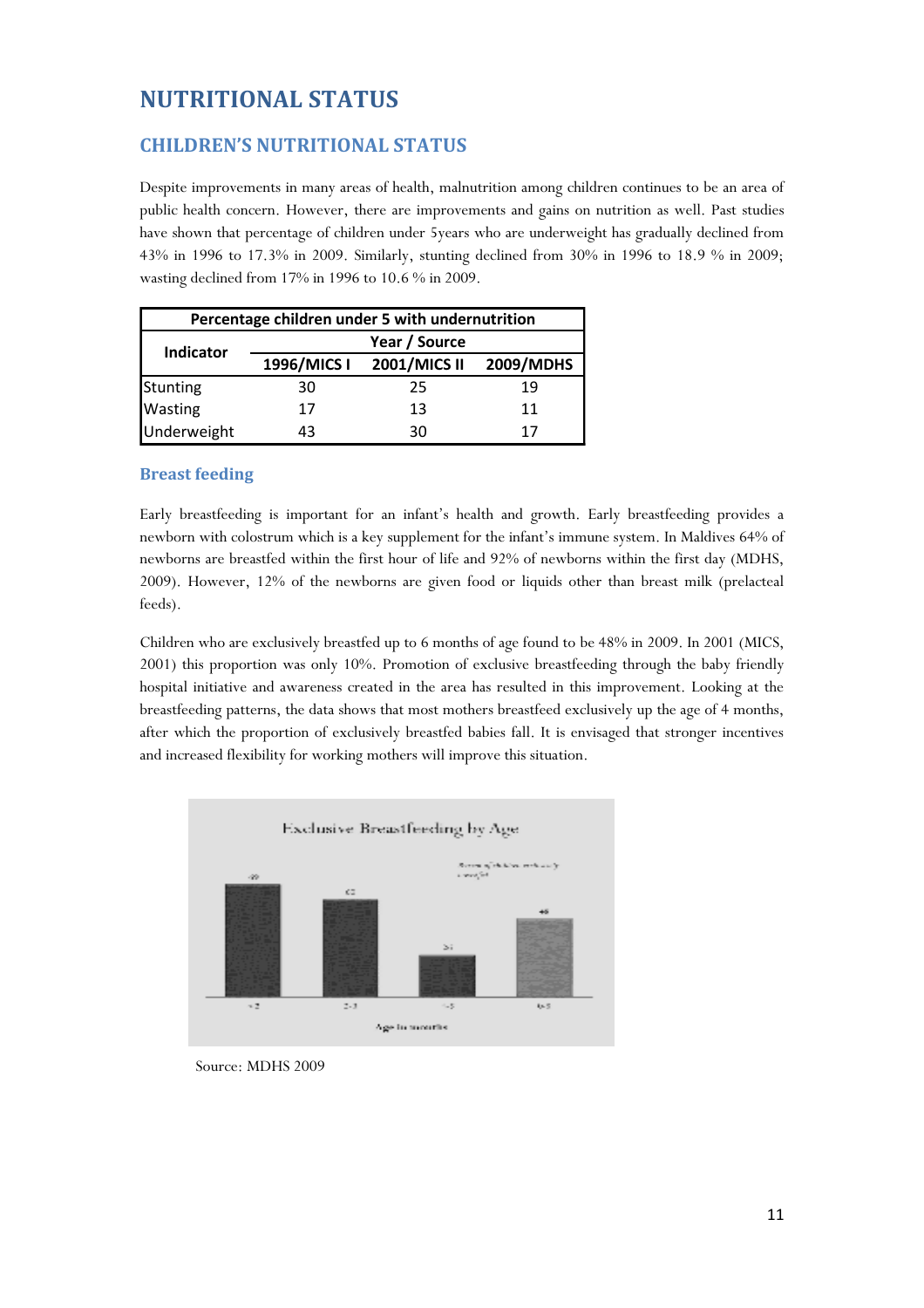#### <span id="page-14-0"></span>**Micronutrient deficiencies & intake among children**

The micronutrient survey of 2007, that the weaning and feeding and practices of infants and children is a major factor for the continued malnutrition problem. The study found micronutrient deficiencies, especially deficiencies in iron, zinc and Vitamin A to be of significant concern.

The MDHS, 2009 found that 82% of children 6-35 months of age consumed foods rich in Vitamin A in the last 24 hours prior to the survey. Among these children 66% consumed foods rich in iron. The survey found that 48% of children who are 6 months to 5 years of age were given Vitamin A supplementation.

| Percentage of children (6months to 5 years) |            |  |  |  |  |  |
|---------------------------------------------|------------|--|--|--|--|--|
| with micronutrient deficiencies             |            |  |  |  |  |  |
| Indicator                                   | Percentage |  |  |  |  |  |
| Anaemia                                     | 26.3       |  |  |  |  |  |
| Iron deficient                              | 57.3       |  |  |  |  |  |
| Zinc deficient                              | 16.0       |  |  |  |  |  |
| Vitamin A deficient                         |            |  |  |  |  |  |
| Moderate                                    | 50.1       |  |  |  |  |  |
| 5.1<br>Severe                               |            |  |  |  |  |  |
| Source: Micronutrient Survey 2007           |            |  |  |  |  |  |

## <span id="page-14-1"></span>**NUTRITIONAL STATUS OF WOMEN**

Women with a body mass index (BMI) below 18.5 are considered too thin, reflecting chronic energy deficiency. Women with a BMI over 25 are overweight, while a BMI over 30 is considered obese. In 2009, it was found that 46% of women in the Maldives are overweight or obese (MDHS, 2009). The proportion of women who have a BMI below 18.5 have declined from 23% in 2001 to 8% in 2009.

#### <span id="page-14-2"></span>**Micronutrient deficiencies in women**

Anaemia is a chronic health problem among women in the Maldives. In 2001, the Multiple Indicator Cluster Survey reported that 51% of women of reproductive age women have any anaemia and that the rate is at 56% among pregnant women. The National Micronutrient Survey 2007 showed that overall, 15.4% women of reproductive age were anaemic to some degree: 0.3% severely anaemic and 15.1% moderately anaemic. While 2007 survey indicated to a dramatic reduction in the proportion of women with anaemia, it found that overall, 38% of women were iron deficient. Among women, 26.8% were found to have zinc deficiency and 4.7% women and 39.3% women have severe and moderate vitamin A deficiency respectively.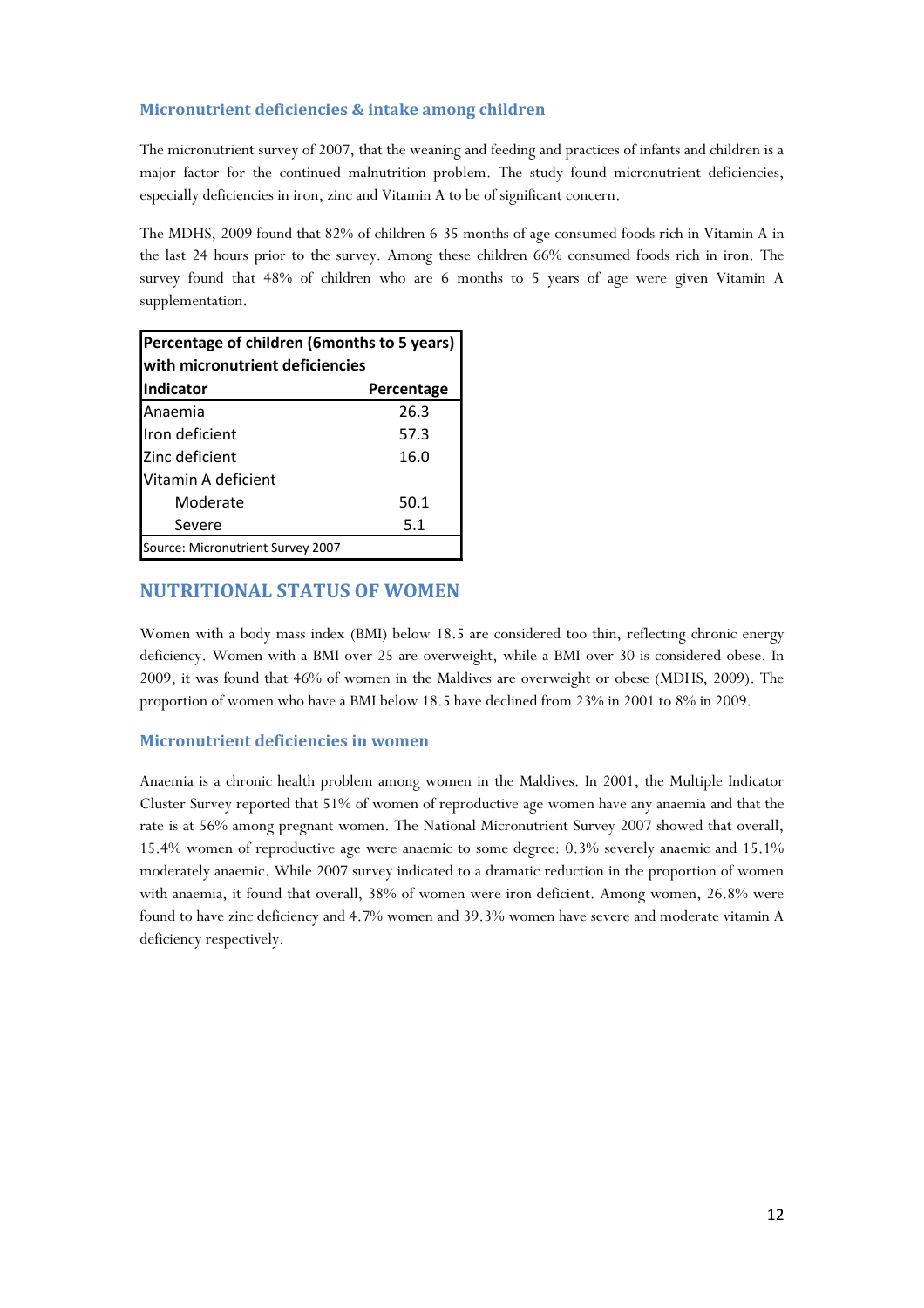# <span id="page-15-0"></span>**ACCESS TO HEALTH CARE**

# <span id="page-15-1"></span>**MATERNAL AND CHILD HEALTH SERVICES**

A lot of work has been undertaken to improve maternal, child health and reproductive health situation in the country. Universal coverage in immunization has been maintained. Different studies in the recent past have shown that there is almost universal coverage of antenatal care in Maldives. Almost every birth takes place in a health care facility attended by skilled providers. However, improvements are required to ensure quality in antenatal, intrapartum and postpartum care. Survey data over the years showed a decline in contraceptive prevalence.

#### <span id="page-15-2"></span>**Immunization**

Maldives has long maintained universal high coverage of EPI. Since early 1990s, the coverage rate has been maintained over 90 percent for all vaccines. The Maldives Demographic Health Survey 2009 found that 93% of children aged between 12 and 23 months have received all the recommended immunizations. In 2001 this coverage was at 85% MICS, 2001)

| Percentage of children (12-23 months) fully<br><b>limmunized</b> |    |             |  |  |  |  |  |  |
|------------------------------------------------------------------|----|-------------|--|--|--|--|--|--|
| Year<br><b>Source</b><br>Percentage                              |    |             |  |  |  |  |  |  |
| 2001                                                             | 85 | MICS II     |  |  |  |  |  |  |
| 2009                                                             | 93 | <b>MDHS</b> |  |  |  |  |  |  |

#### <span id="page-15-3"></span>**Antenatal and postnatal care**

#### **Antenatal Care**

**90% of women went to their first ANC visit during the 1st trimester of pregnancy, as recommended.** 

**85% of women had 4 or more ANC visits, as recommended** 

**Less than 1% of women had no ANC visits** 

**More than 99% of women received antenatal care from a skilled provider**  *(gynaecologist, doctor, nurse, midwife, or community/family health worker)* **at least once** 

**Components of Antenatal Care** 

**87% took iron tablets or syrup during last pregnancy** 

**52% were informed of signs of pregnancy complications** 

**More than 99% had blood pressure measured** 

**More than 99% were weighed** 

**98% had blood samples taken** 

**97% had urine samples taken** 

**Source: MDHS 2009**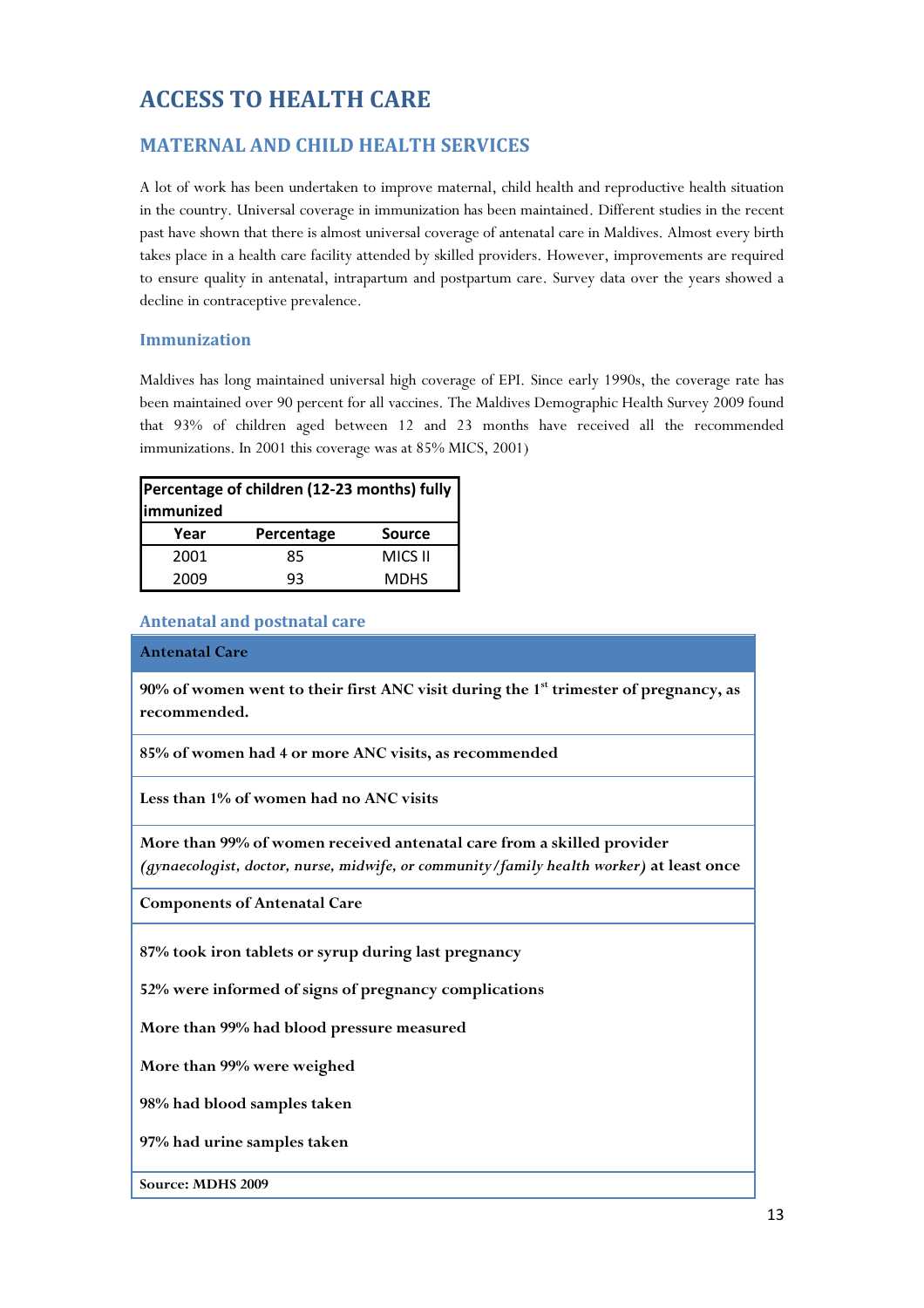

#### <span id="page-16-0"></span>**Family planning and contraceptive use**

The commitment to promote family planning has increased over the past years; however other challenges do exist with regard to contraceptive use and adopting family planning methods. Given the investments in the area, more qualitative research is needed to identify and explore in-depth RH related issues so that these can be better addressed in an evidence based manner.

Despite the improvements made to increase access to FP services, evidence from surveys conducted over the last 10 years has shown that the contraceptive prevalence rate had declined. Proportion of married women using any modern methods of contraception reduced from 33% in 1999 to 27% in 2009.



Maldives Demographic and Health Survey (MDHS) 2009 indicate that women in the Maldives demonstrate contraceptive use behaviour that is quite different from commonly occurring patterns. Contraceptive prevalence in the Maldives show a decline with increasing education as evident in use of modern methods declining from 36 percent among women with no education to 21 percent among women with more than secondary education. Unlike many other countries, the differences in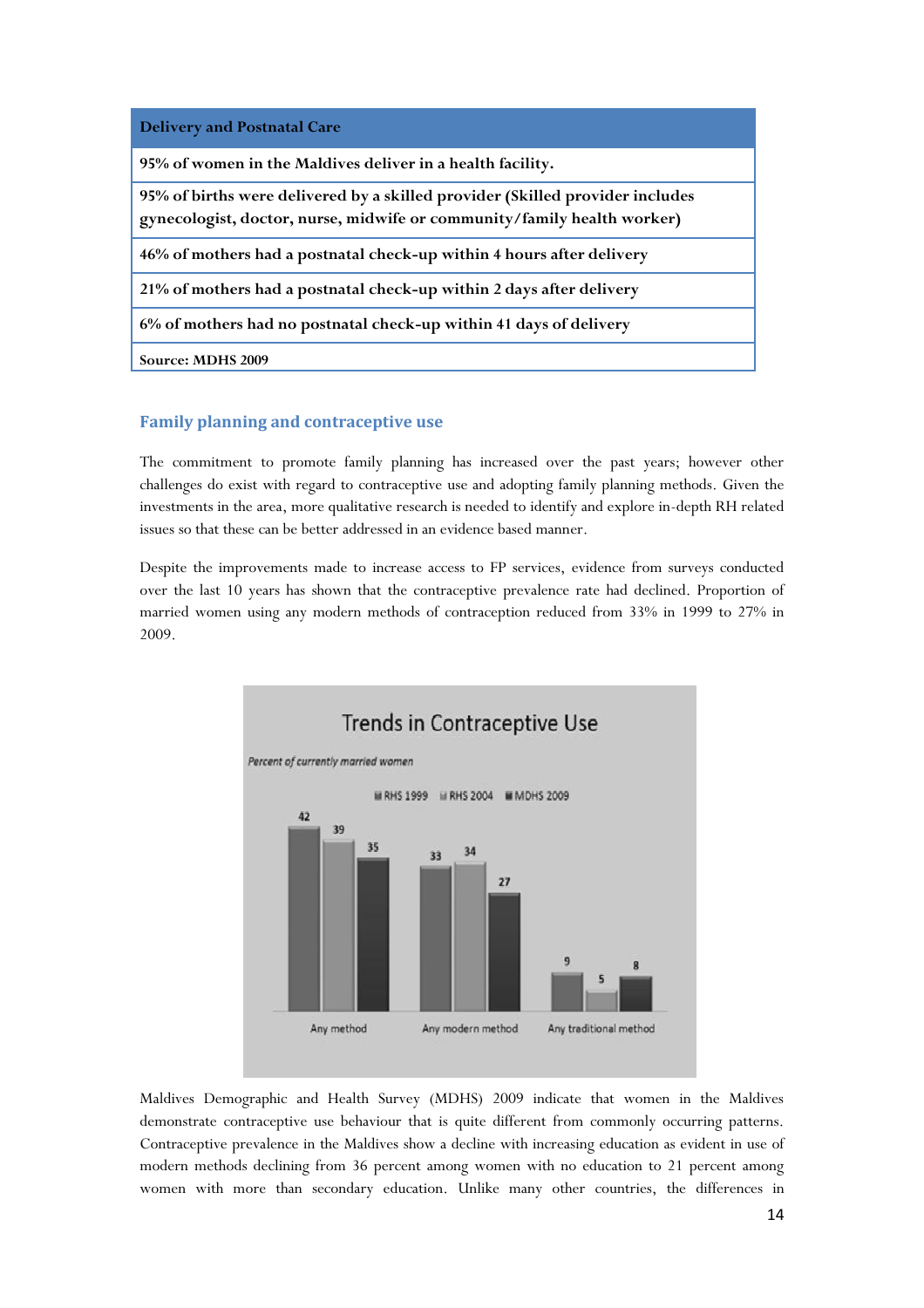contraceptive prevalence by wealth status or urban-rural residence also are not substantial. The female sterilization was the most commonly used method and there is higher reliance on female sterilization among women with no education. While pill use declines with increasing education, male condom use increases with increasing education.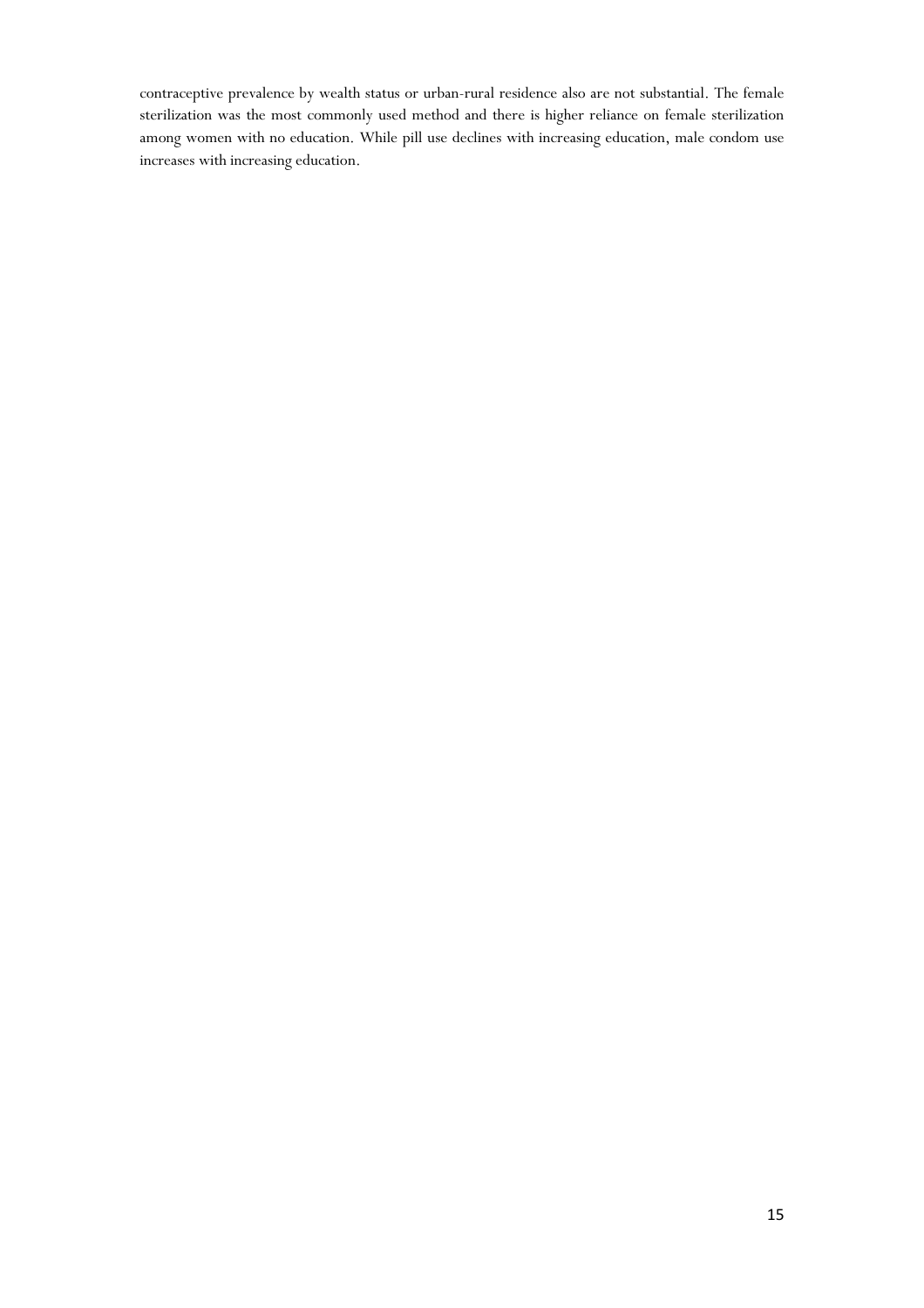# <span id="page-18-0"></span>**EMERGENCY PREPAREDNESS AND RESPONSE**

Maldives is committed to implementing the International Health Regulations (IHR) (2005). The country has a well-functioning surveillance system for communicable diseases. It needs further development for early response such as including auto-alert functions and improving event-based surveillance. Laboratory surveillance, surveillance for hospital acquired infections and antimicrobial resistance also needs to be developed. The international ports of entry have been strengthened to cover health requirements to prevent the international spread of disease and health hazards with minimal interference with international trade and travel.

Maldives has a comprehensive Pandemic Preparedness Plan. The Ministry of Health & Gender is collaborating with other sectors to prepare multi-hazard preparedness plans and health sector preparedness plans that are required under the IHR (2005). A national IHR Committee coordinates activities required to achieve IHR core capacities among the different sectors, and relevant public health legislature is being developed and implemented.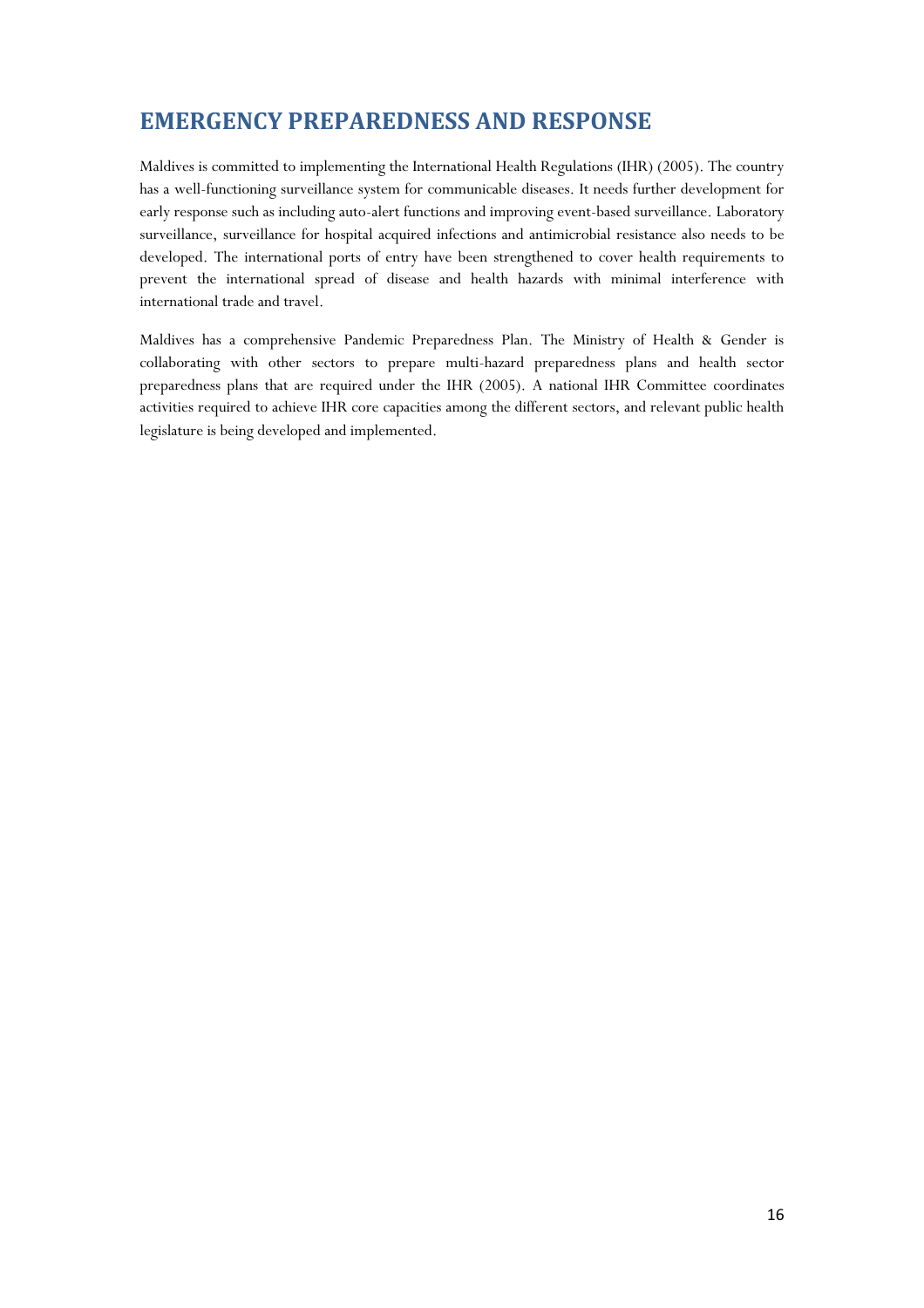# <span id="page-19-0"></span>**HEALTH CARE RESOURCES**

Despite the achievements in the health sector, it is a daunting challenge for Maldives to sustain accessibility of health services equitably throughout the country. The delivery of services is hampered by the geographical nature of the country with numerous islands scattered throughout and often the means of transport is by sea which can be affected by unfavourable weather. In terms of cost effectiveness and sustainability, it is not favourable to have hospitals or health centers in each island as the population in some islands reach up to a few hundred only. Moreover, due to the limited and unreliable public transport system, people in many islands are unable to travel or have to pay high amounts to the private transport services to reach appropriate health care. Considering these factors, health care services provision in Maldives is a costly undertaking.

A systematically organized public transportation system is a necessary pre-requisite for the full utilization of the four tier health care delivery system. A sustainable marine transport network will increase accessibility and mobility of the people and is expected to increase economic regeneration at all levels through revitalization of the urban setting and land use.

## <span id="page-19-1"></span>**HUMAN RESOURCES FOR HEALTH**

Lack of adequately trained human resources is still a major concern in the health sector. A large expatriate workforce contribute to delivery of health services both in public and private sector. Large expatriate workforce presents difficulties in patient-doctor communication and interactions, especially at community level. It also means that there is a high staff turnover thus impacting on quality of services.

The population for every practicing doctor was 609 in 2010, and the population per practicing nurse was 171 in 2010. In 2010, for every 10,000 of the population there were 6 specialists available.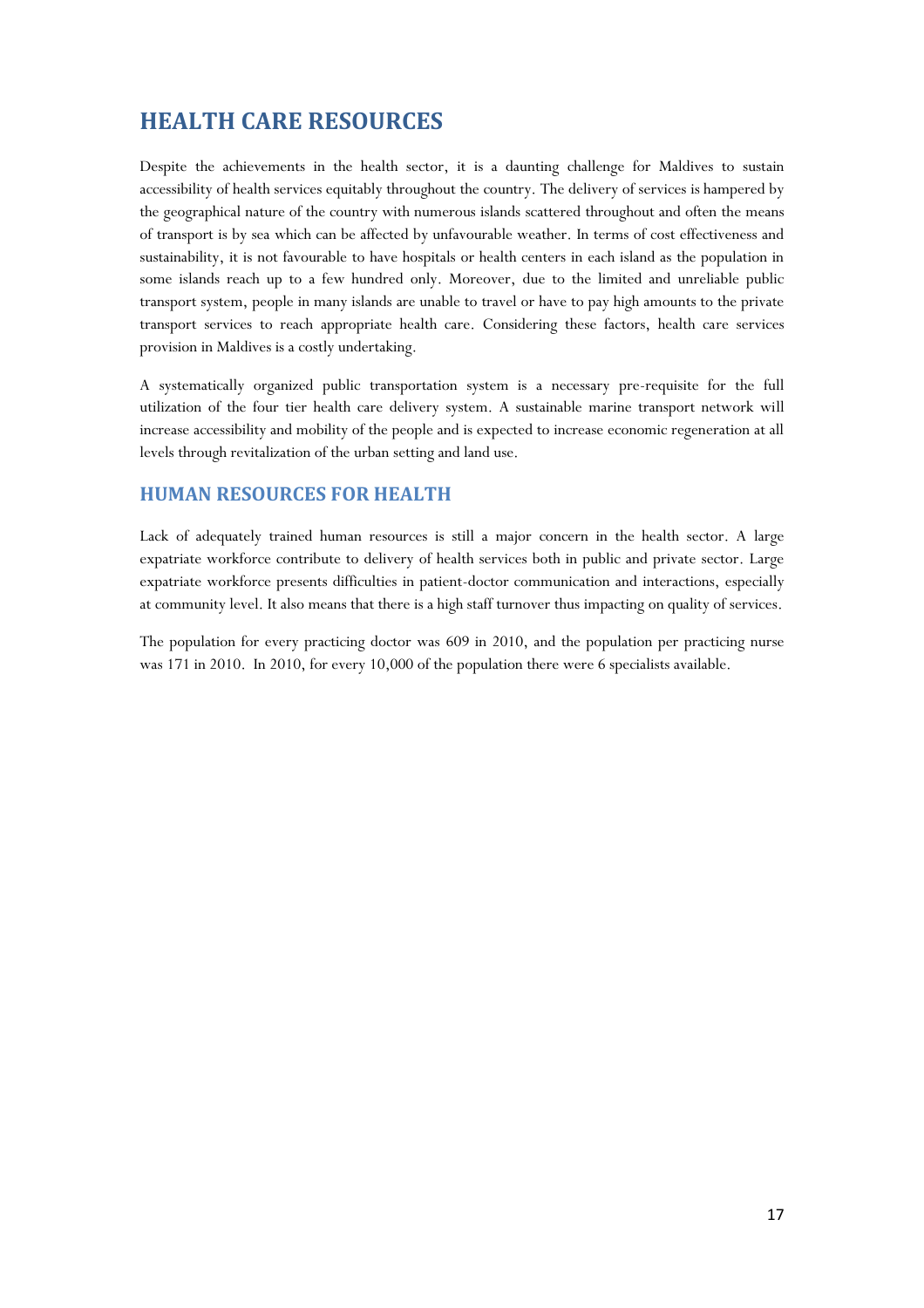| <b>TYPE OF HEALTH</b><br><b>PROFESSIONAL</b> |                | <b>PUBLIC SECTOR</b> |                | <b>TOTAL</b><br><b>PUBLIC</b><br><b>SECTOR</b> |                | <b>TOTAL</b><br><b>PRIVATE</b> |                | <b>GRAND</b>   |              |
|----------------------------------------------|----------------|----------------------|----------------|------------------------------------------------|----------------|--------------------------------|----------------|----------------|--------------|
|                                              | MALE'          |                      |                | <b>ATOLLS</b>                                  |                |                                | <b>SECTOR</b>  |                | <b>TOTAL</b> |
|                                              | Expat          | Local                | Expat          | Local                                          | Expat          | Local                          | Expat          | Local          |              |
| <b>General</b><br><b>Practitioners</b>       | 58             | 39                   | 218            | 6                                              | 276            | 45                             | $\overline{4}$ | 5              | 330          |
| <b>Doctors</b><br><i>(Specialists)</i>       | 44             | 45                   | 82             | $\overline{0}$                                 | 126            | 45                             | 22             | $\overline{2}$ | 195          |
| <b>Nurse</b>                                 | 342            | 264                  | 639            | 569                                            | 981            | 833                            | 44             | 10             | 1868         |
| Lab. Technicians1                            | 28             | 109                  | 94             | 41                                             | 122            | 150                            | 3              | $\mathbf{1}$   | 276          |
| Physiotherapists                             | 11             | $\Omega$             | 8              | $\overline{0}$                                 | 19             | $\Omega$                       | 3              | $\overline{0}$ | 22           |
| Radiographers                                | 14             | $\mathbf{Q}$         | 21             | $\overline{0}$                                 | 35             | $\mathbf{Q}$                   | 6              | $\overline{2}$ | 52           |
| Dentists2                                    | $\mathbf{1}$   | 18                   | $\overline{4}$ | $\mathbf{1}$                                   | 5              | 19                             | $\mathbf{1}$   | 7              | 32           |
| Pharmacists /<br>Pharmacy Asst *             | $\overline{0}$ | $\overline{0}$       | $\overline{0}$ | $\overline{0}$                                 | $\overline{0}$ | $\overline{0}$                 | 177            | 70             | 247          |
| <b>Community Health</b><br><b>Workers</b>    | $\overline{0}$ | $\overline{2}$       | $\overline{0}$ | 276                                            | $\overline{0}$ | 278                            | NA             | NA             | 278          |
| <b>Family Health</b><br>Workers              | $\overline{0}$ | $\overline{0}$       | $\overline{0}$ | 313                                            | $\overline{0}$ | 313                            | NA             | NA             | 313          |
| <b>Traditional Birth</b><br>Attendant        | $\overline{0}$ | $\Omega$             | $\overline{0}$ | 214                                            | $\overline{0}$ | 214                            | NA             | NA             | 214          |
| <b>TOTAL</b>                                 | 498            | 486                  | 1066           | 1420                                           | 1564           | 1906                           | 260            | 97             | 3827         |

## <span id="page-20-0"></span>**Distribution of medical personnel by locals and expatriates, 2010**

 $^\wedge$  Private sector includes ADK and IMDC only

1 - Includes laboratory technicians, laboratory assistants, food technologists and microbiologists

2 – Dentists, dental mechanics and dental hygienists

Source: Ministry of Health 2011